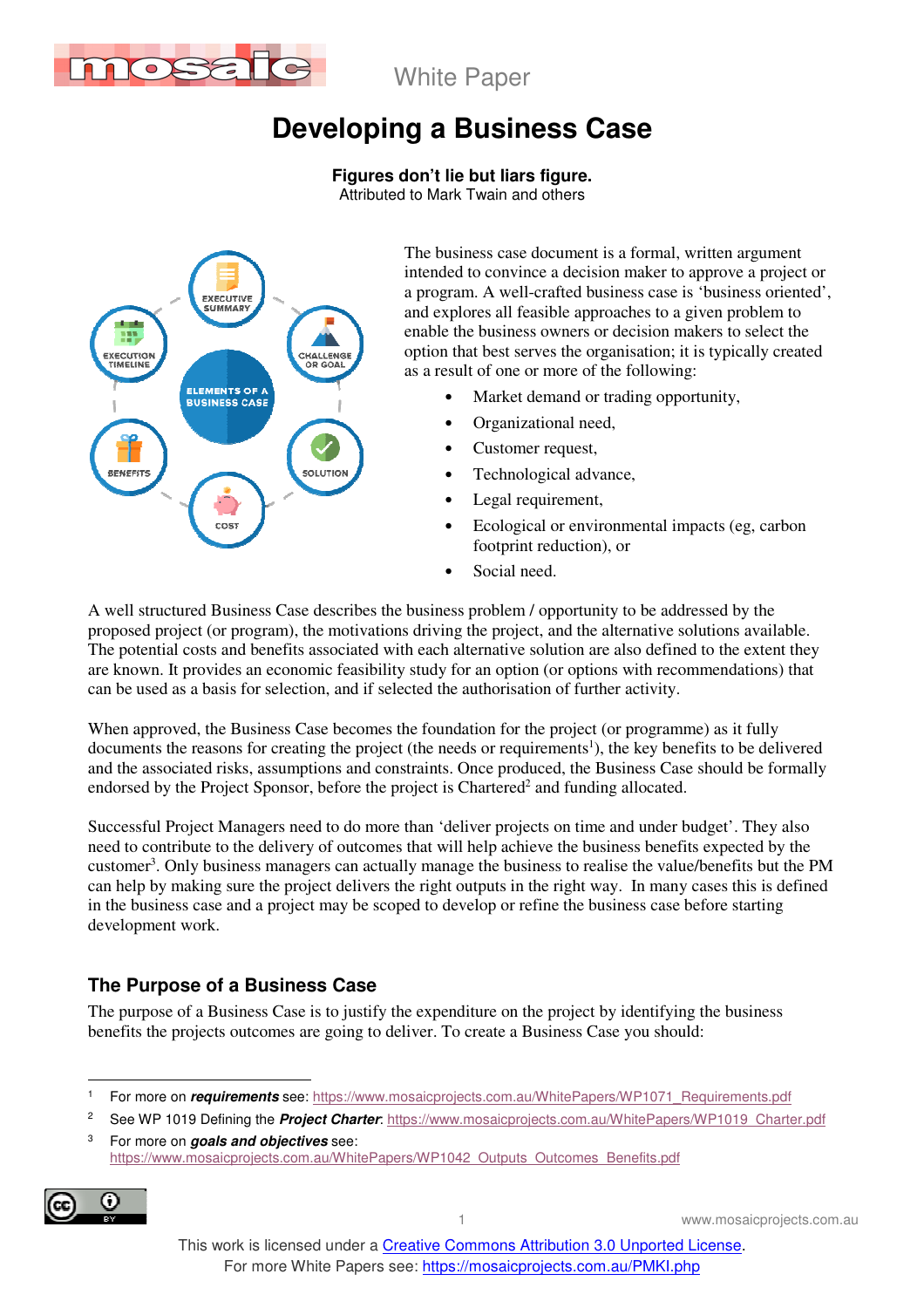- mosafd
	- Identify the Business Problem or opportunity. The Business Case should describe what the 'need<sup>4</sup>' is, how it's come about and the time frames in which it needs to be addressed. The first question you need to answer when it comes to creating a business case for your project is who is behind this project and what are their motives for wanting the work done - these may include all sorts of intangible factors such as prestige, knowledge acquisition and/or risk mitigation. You need to have a clear understanding of why this project is being undertaken and who will be receiving value (both tangible and intangible) from the completion and implementation of the project. This knowledge is critical to understand the purpose of the project and the time frames for delivery.
	- **Define how the project supports the Organisation's Strategic Objectives**. Every organisation should have a strategic plan that defines the current set of strategic objectives<sup>5</sup>. Examples of these may be that the company wants to move into a new market, release a new product, or introduce new and groundbreaking technology. It's much easier to justify the existence of a project if you can show how this project helps achieve one or more of those strategic objectives (in fact, if the project does not support the organisation's strategy what is the point of doing the work?).
	- **Identify the Alternative Solutions**. This can be done by:
		- o Identifying how similar projects were done in the past
		- o Documenting the alternative solutions<sup>6</sup>.
		- o Quantifying the benefits of implementing each solution Forecasting the costs of implementing each solution
		- $\circ$  Assessing the feasibility of implementing each solution<sup>7</sup>
		- o Identifying the risks and issues associated with each solution
	- **Recommend a Preferred Solution**. First ensure the solutions are feasible, reject any that are not. Then rank the remaining solutions by the application of an appropriate scoring model - lowest cost is rarely the only factor to consider. Document the process in the Business Case.
	- **Calculate the Return on Investment (ROI) for the preferred option**. The ROI this project will generate is a critically important part of establishing a business case. With the exception of regulatory / mandated projects, there should be a positive return on the investment. Defining ROI can take on a number of different forms. It may be dollars that are invested, manpower, or even opportunity costs that are incurred because of not working on some other project. Where possible, include references to previous similar projects and their overall performance, this validates the business case and provides confidence the proposal is viable.
	- **Describe the Implementation Approach**. Document the steps needed to implement the solution for the  $client<sup>8</sup>$ .
	- **Obtain Agreement from the Project Sponsors, PMO or other authority**. Obtain consensus on the decision to move forward, as well as on the methods used and the conclusions specified in the analysis.

- 5 For more on **strategic alignment** see: https://www.mosaicprojects.com.au/WhitePapers/WP1006\_Strategic\_Alignment.pdf
- 6 For more on **data gathering and brainstorming** see: https://www.mosaicprojects.com.au/WhitePapers/WP1068\_Data\_Gathering.pdf
- 7 See WP1027 **Feasibility Studies**: https://www.mosaicprojects.com.au/WhitePapers/WP1027\_Feasibility\_Studies.pdf
- 8 For more on setting the **project strategy** see: https://www.mosaicprojects.com.au/WhitePapers/WP1038\_Strategy.pdf



2 www.mosaicprojects.com.au

 $\overline{a}$ 4 The **need** (opportunity, requirements, gap, etc.) may be identified in a separate 'needs analysis' undertaken prior to the development of the business case or the 'needs analysis' may form part of the work undertaken to develop the business case.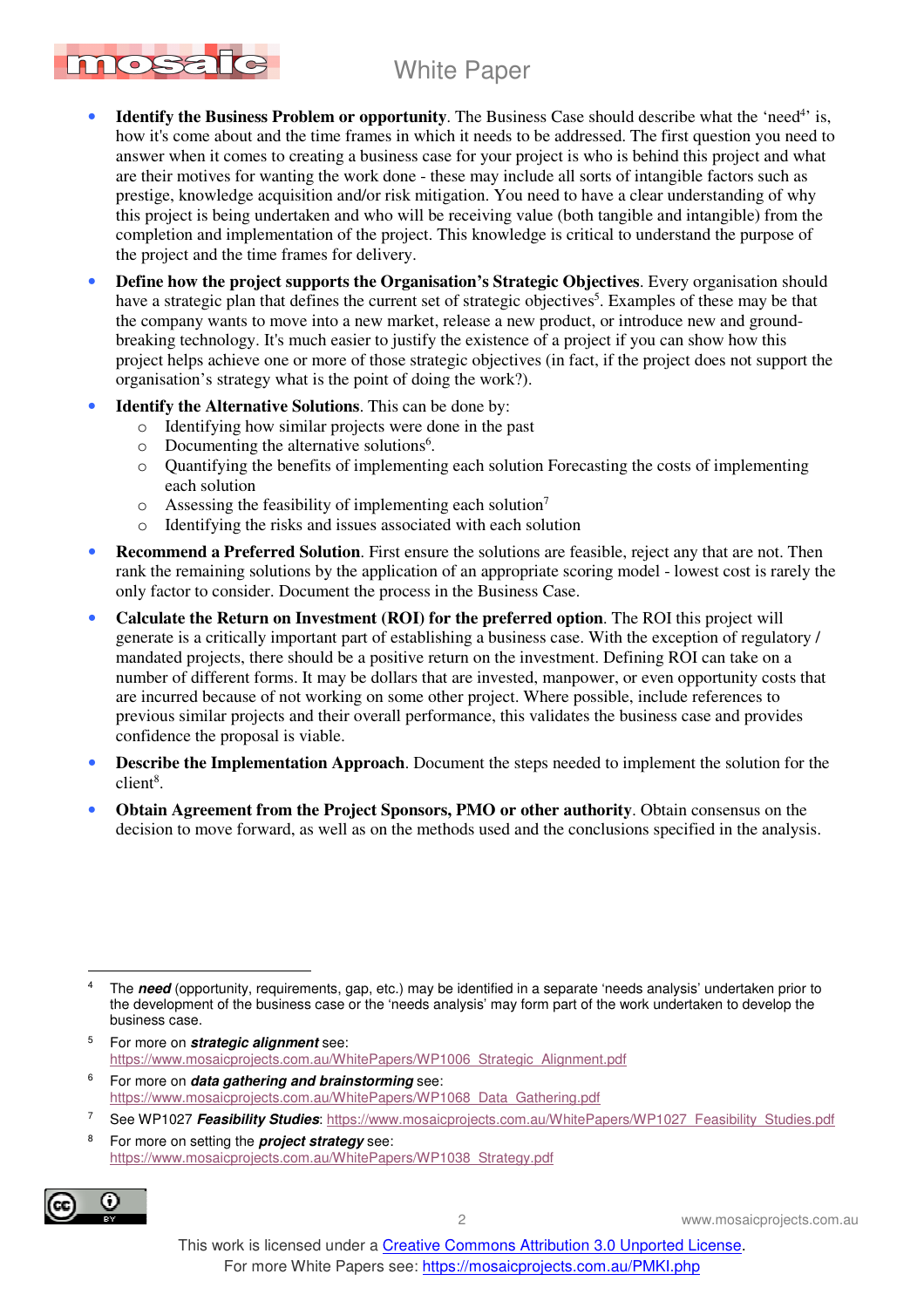

## **The 6D Framework**



The 6D approach to organisational transformation has been around for some time. Within the 6D model, the first three elements of the model refer to the business case development, the 'Decide' step is portfolio selection<sup>9</sup> and the 'deploy and deliver<sup>10</sup>' are project management and change management factions. Business case assumptions are by definition statements about future events or conditions that involve some degree of uncertainty. Only when the author communicates clearly the case definition, case design elements and the basis of important case assumptions, can everyone else see for themselves exactly where the results come from, and as a consequence make informed investment decisions. It is only with this kind of transparency can everyone besides the author judge for themselves whether results are objective or biased<sup>11</sup>.

**Define the Business Case:** The business case is not defined until the business objectives addressed by the proposed project are described. The benefits should be measured as progress towards the business objectives the project is intended to support.

**Design the Business Case:** The design phase sets rules for including or excluding specific costs and benefits in the 'case', and for measuring and valuing them. The case scope and boundaries, case cost model, and case benefits rationale are central design elements for expressing these rules.

**Develop the Business Case:** Business case assumptions are by definition statements about future events or conditions that come with some degree of uncertainty. The business case results depend on many kinds of assumptions made during the develop phase, including the author's assumptions about such things as prices, labour time requirements, competitor's actions, and market trends.



 $\overline{a}$ 9 For more on **portfolio selection** see: https://www.mosaicprojects.com.au/WhitePapers/WP1017\_Portfolios.pdf

<sup>10</sup> For more on **organisational change management** see: https://www.mosaicprojects.com.au/WhitePapers/WP1078\_Change\_Management.pdf

11 For more on **bias** see: https://www.mosaicprojects.com.au/WhitePapers/WP1069\_Bias.pdf



3 www.mosaicprojects.com.au

This work is licensed under a Creative Commons Attribution 3.0 Unported License. For more White Papers see: https://mosaicprojects.com.au/PMKI.php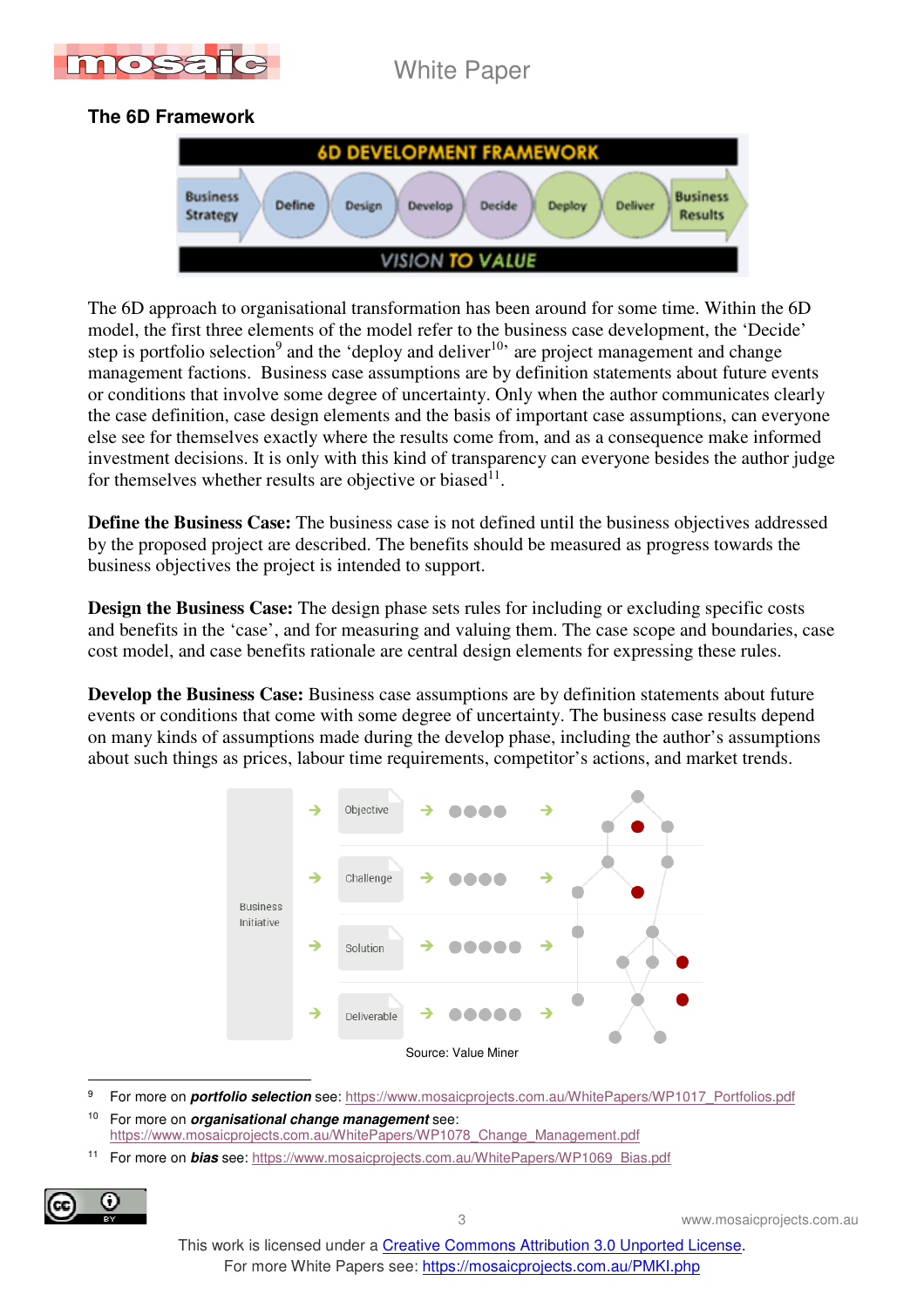

The business case should capture expectations, reduce uncertainty and provide transparency of the complete scope<sup>12</sup>. A simple narrative (column 2 above) contains a number of specific items in each section of the document (column 3). These should logically map through from the objective to the deliverables, the red dots in column 4 show where requirements or concepts that need removing, clarifying or connecting, to produce a logical business can with minimum ambiguity. This is a similar process to requirements traceability<sup>13</sup> focused on ensuring the 'case' for the project is reliably and realistic.

### **Elements of a Business Case**

Depending on the degree of knowledge available at the time of preparation, a business case may contain the following:

- The business objectives and reasons for the project or program, based on defining the present problem or improvement opportunity; and, eliciting and prioritising the requirements of key stakeholders and subject matter experts
- Background information, including the *'current state'* of the business and the desired *'future state'*, including:
	- o Identification of the organisation's drivers and where improvement is required,
	- o Identification of the organisation's stakeholders and how they are affected
- Documenting how the project, program, or initiative will add value to the organization, including:
	- Identification and classification of the expected benefits of the project, including significant non-financial impacts, and how these will be measured,
	- o Identification and classification of the expected disbenefits of the project, including significant non-financial impacts, and how these will be measured,
	- $\circ$  Planning for benefits realisation<sup>14</sup>, including identifying the specific 'benefit owners' responsible for realising the value. The 'benefits management plan' may be part of the business case or it may be developed as a separate document<sup>15</sup>
- Assessment metrics such as:
	- o Financial ratios, IIR, ROI, NPV, BCR, etc.
	- o Effects on organisational cash flows over time
	- o Total cost of ownership (TCO) / lifecycle costing
	- o Opportunity costs
	- o Payback period

- A concise description of the benefit (for both tangible and intangible benefits)
- How the benefit contributes to the organisations strategy (strategic alignment)
- The benefit owner responsible for realising the intended benefit (after the project is complete)
- Metrics to measure the realisation of the benefit, including the timeframe for realisation
- Risks, assumptions and constraints that may affect the organisations ability to achieve the intended benefit.



4 www.mosaicprojects.com.au

<sup>12</sup> Value Miner is one tool that helps with visualising and ensuring logical consistency in the business case: https://www.valueminer.eu

<sup>13</sup> For more on **requirements traceability** see: https://www.mosaicprojects.com.au/WhitePapers/WP1029\_Requirements\_Traceability\_Matrix.pdf

<sup>14</sup> Creating, or preserving, value through the **realisation of benefits** is the primary reason for approving an investment in a project or program, see: https://www.mosaicprojects.com.au/WhitePapers/WP1023\_Benefits\_and\_Value.pdf

<sup>15</sup> A **benefits management plan** should include for each of the benefits identified in the business case: